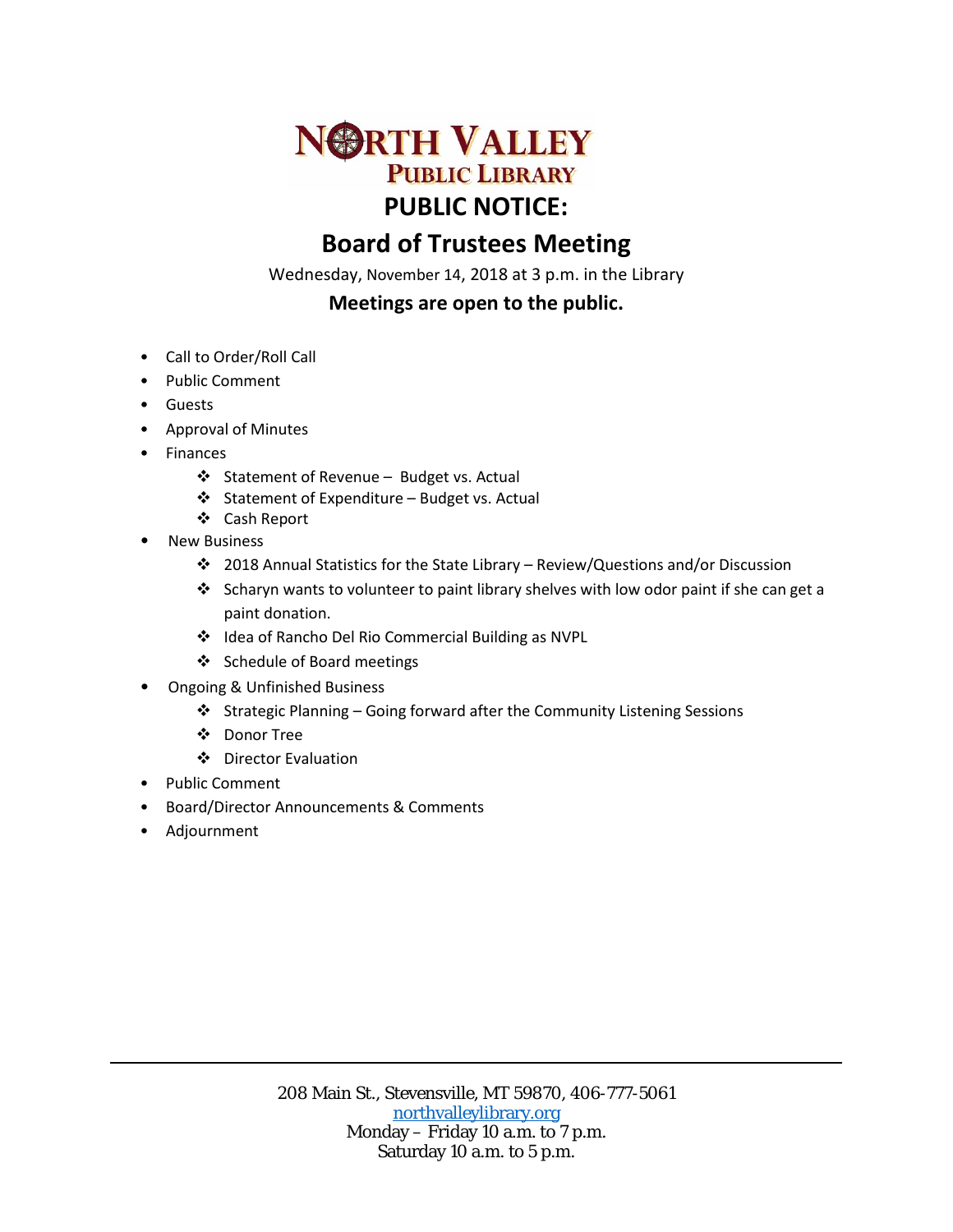North Valley Public Library Board of Trustees Minutes Wednesday, November 14, 2018, 3:00 p.m. North Valley Library Montana Room

Victoria Howell, Board Chairman Kim Tiplady, Board Member Leon Theroux, Board Member Caitlin Dunn, Board Member Denise Ard, Library Director

Victoria called the meeting to order at 3:00 p.m. Dianne Snediger was absent. There were no guests and no public comment.

Approval of minutes: Kim motioned to accept the September minutes, Caitlin seconded. The minutes were approved unanimously.

Financial Report: Caitlin motioned to accept the Statement of Finances. Kim seconded. The statement passed unanimously.

New Business: 2018 Annual Statistics for the State Library. The board reviewed the annual NVPL statistics. The director said that staff extended time on computers for patrons, which does not reflect in usage statistics.

Painting the shelves: Employee Scharyn Way proposed painting the book shelves. This discussion was postponed until January.

Idea of the Rancho Del Rio Building as a possible new library: The positives is that it is a newer building on Main Street with more parking and it is beautiful and available. However, it is not large enough so an upper floor would need to be added. This would be expensive, on top of the expensive building price. NVPL's reserve funds are depleted from renovations. There are a lot of complications, even aside from organizing a capital fund campaign, with the cost of ongoing operations and debt service for the new building. There may be possibilities of government and facilities grants, in addition to low interest loans available. The reality is the library budget does not grow much each year. The Foundation is not ready to do a capital campaign. A big question is population growth of the district tax base. Denise and Victoria will meet with Julie Foster from the Economic Development Authority to explore ideas on funding for a new building or for future renovation of the Rasmussen building. Further discussion tabled until January.

December board meeting: Caitlin motioned to forego a December board meeting, Kim seconded. Victoria, Kim and Caitlin voted in favor on the motion, 1 vote, Leon, opposed. Leon would like a set schedule for meetings for the entire year.

**Strategic planning:** The community listening sessions had a lot of good public input about the town. Lauren McMullen, the facilitator from the State Library, added some suggestions based on the session.